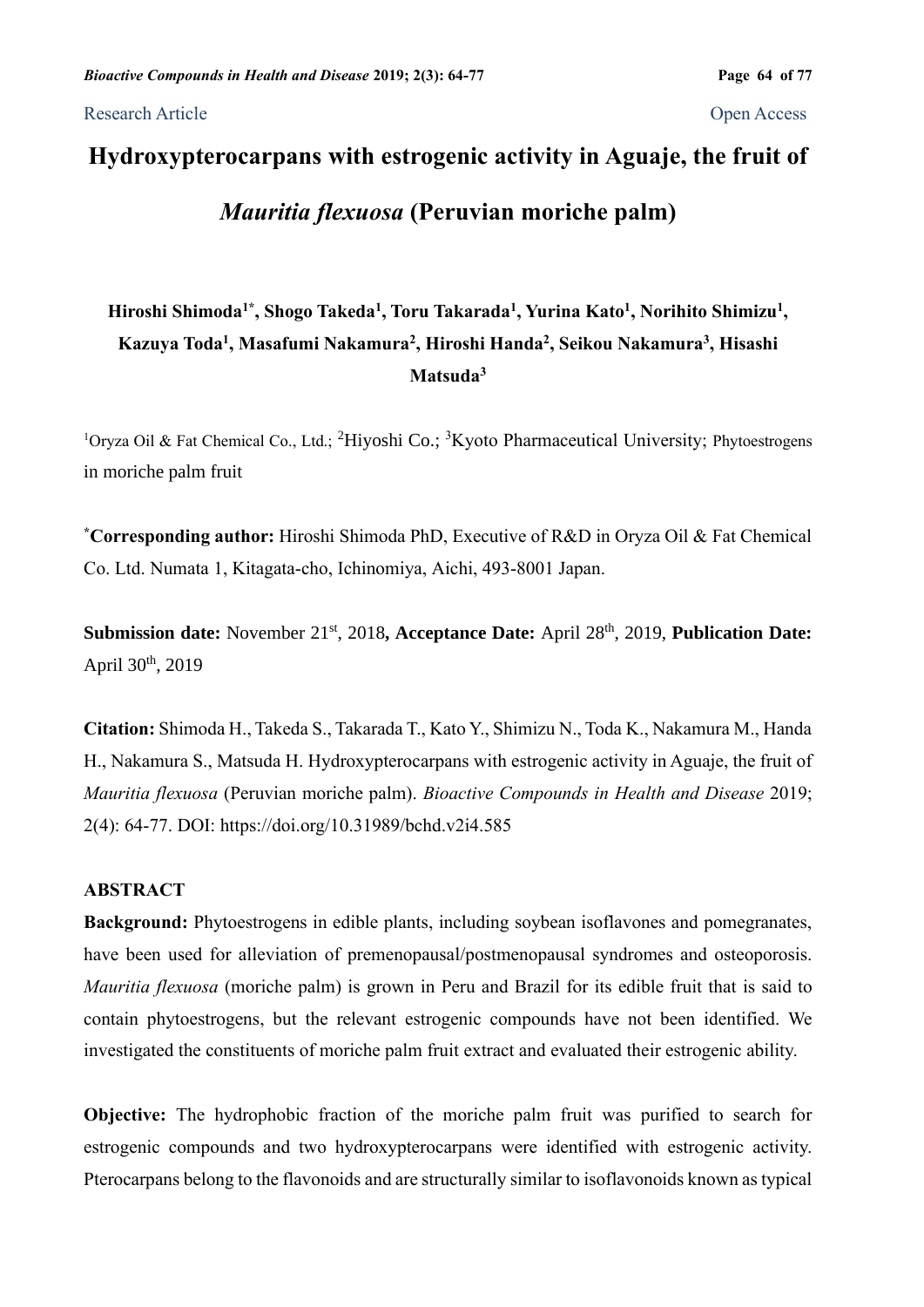phytoestrogens. The study is to investigate the properties of estrogenic effects of these hydroxypterocarpans.

**Materials and methods:** Ethyl acetate fraction of dried moriche palm was purified by column chromatography and HPLC chromatography. To evaluate estrogenic activity, we performed [1] simulation of binding to the human estrogen receptor (ER), [2] investigation of the proliferative effect on MCF-7 cells, and [3] the estrogen-chemically activated luciferase gene expression (E-CALUX) assay.

**Results:** Two hydroxypterocarpans were isolated including lespeflorin  $G_8$  (LF) and 8hydroxyhomopterocarpan (8-HHP). The binding affinity of LF to  $ER \Box$  was higher than that of 8-HHP, with inhibition constants of 81.9 nM and 1.99  $\Box M$ , respectively. However, LF and 8-HHP exhibited a similar proliferative effect on MCF-7 cells at  $10$   $\Box$ M. The E-CALUX assay demonstrated that LF is a full ER agonist and 8-HHP is a partial agonist.

**Conclusion:** LF was identified as a major estrogenic compound in the fruit of *Mauritia flexuosa*.

**Keywords:** *Mauritia flexuosa*, moriche palm, lespeflorin G<sub>8</sub>, homopterocarpan, estrogenic activity, MCF-7, E-CALUX

#### **BACKGROUND**

Complementary herbal therapies have traditionally been used for alleviation of nonspecific complaints [1] including black cohosh [2], red clover [3], wild yam [4], evening primrose [5], and *Angelica sinensis* [6]. While pomegranate juice is said to prevent breast cancer [7, 8] without concrete evidence of its active ingredients and anti-cancer mechanism. Additionally, soybean isoflavones are used to treat estrogen deficiency syndromes, including osteoporosis [9], endometrial disorders [10], vaginal atrophy [11], and menopausal symptoms [12]. The key ingredients in these edible plants are so-called phytoestrogens and such complementary therapy is defined as phytoestrogen therapy.

*Mauritia flexuosa* (moriche palm or aguaje) is cultivated in the Amazon River territory of Peru and Brazil for its edible fruit [13]. Oil from the fruit is used for cooking [14] and the pulp is processed to make juice and confectionaries [15]. The biological activities of moriche palm fruit such as cholesterol-lowering effect [16], anti-thrombotic effect [17], and antioxidant effect [18, 19]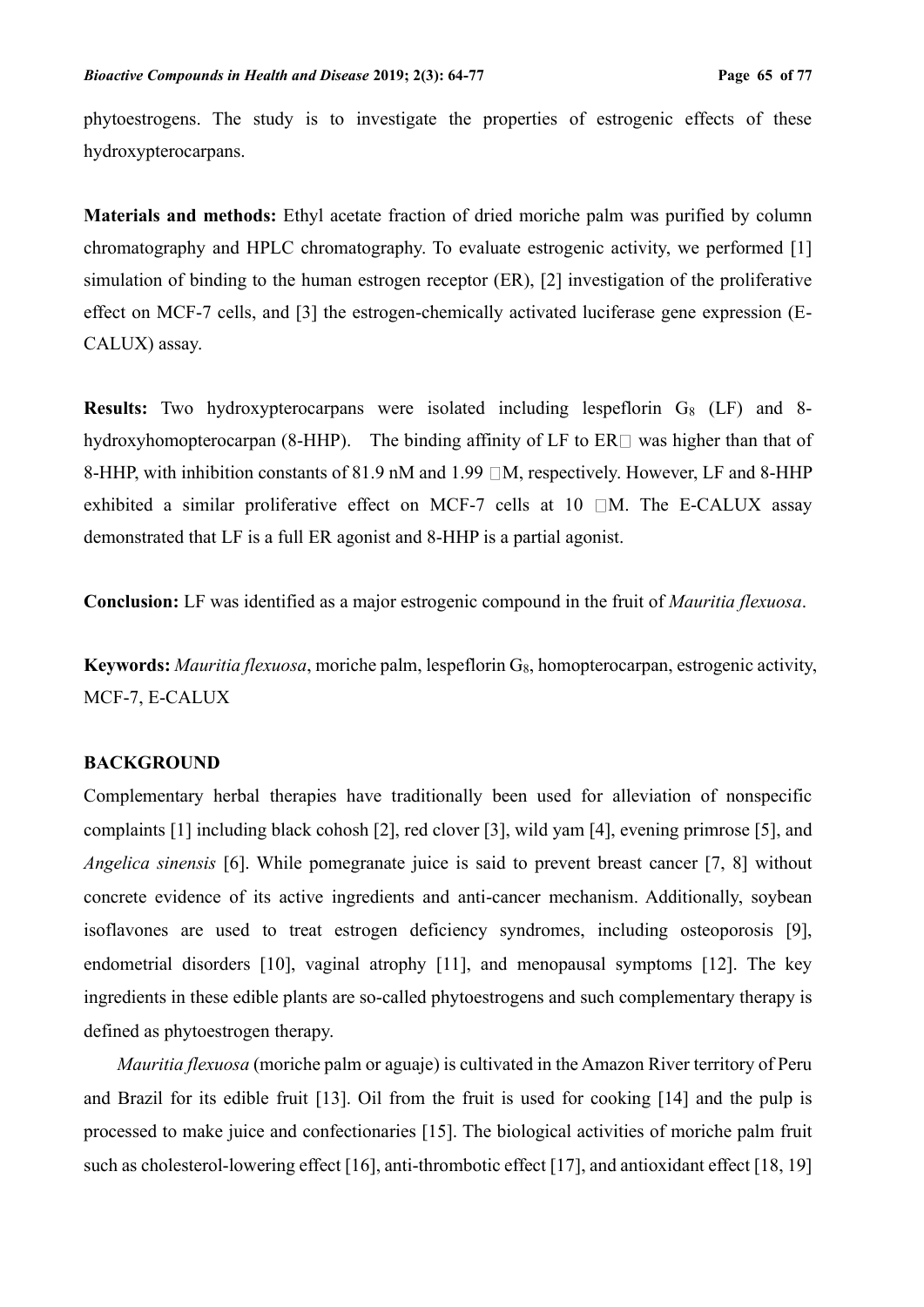have been reported. Fruits include fatty acids [20, 21] and polysaccharides [22]. Peruvian moriche palm fruit is also said to contain phytoestrogens that induce breast augmentation but its active ingredients have not been identified.

#### **MATERIALS AND METHODS**

#### *Isolation of estrogenic compounds from Peruvian moriche palm fruit*

Dried moriche palm fruit pulp was obtained from Peru through Ajuto Inc. (Tokyo, Japan). The powdered pulp (2 kg) was defatted 3 times with *n*-hexane (2 L) at 40ºC, after which the residue was extracted with ethanol (3 L) for 2 hr at 60ºC and the solvent was evaporated. Then *n*-hexane (2 L) was added to remove residual oily substances. Finally, an ethanol extract (124.8 g) was obtained with a yield of 6.2%. This extract was partitioned twice with ethyl acetate (0.5 L) to obtain the ethyl acetate portion (12 g), which was separated by silica gel column chromatography (100 g, YMC gel, YMC Co. Ltd., Kyoto, Japan) with ethyl acetate (0.3 L) to obtain the ethyl acetate fraction. Next, this fraction was repeatedly purified by HPLC (RPAQUEOUS, Nomura Chemical Co. Ltd., Seto, Japan,  $20 \phi \times 250$  mm) with 85% methanol to obtain compound 1 (28.7 mg) and compound **2** (6.7 mg). These compounds were identified as 8-hydroxy-3,9-dimethoxy-10 isoprenylpterocarpan  $(1,$  lespeflorin  $G_8$ ) and 8-hydroxyhomopterocarpan  $(2)$  by comparing the H<sup>1</sup>-NMR spectra with reference data [23] (Fig. 1).



**Fig. 1.** Hydroxypterocarpans isolated from moriche palm fruit

#### *Reagents*

Dulbecco's modified Eagle's medium (D-MEM), phenol red-free D-MEM, penicillin (100 units/ml) and streptomycin  $(100 \mu g/ml)$  mixture, daidzein, and genistein were obtained from FUJIFILM Wako Pure Chemical Co. Ltd. (Osaka, Japan). Fetal bovine serum (FBS) was obtained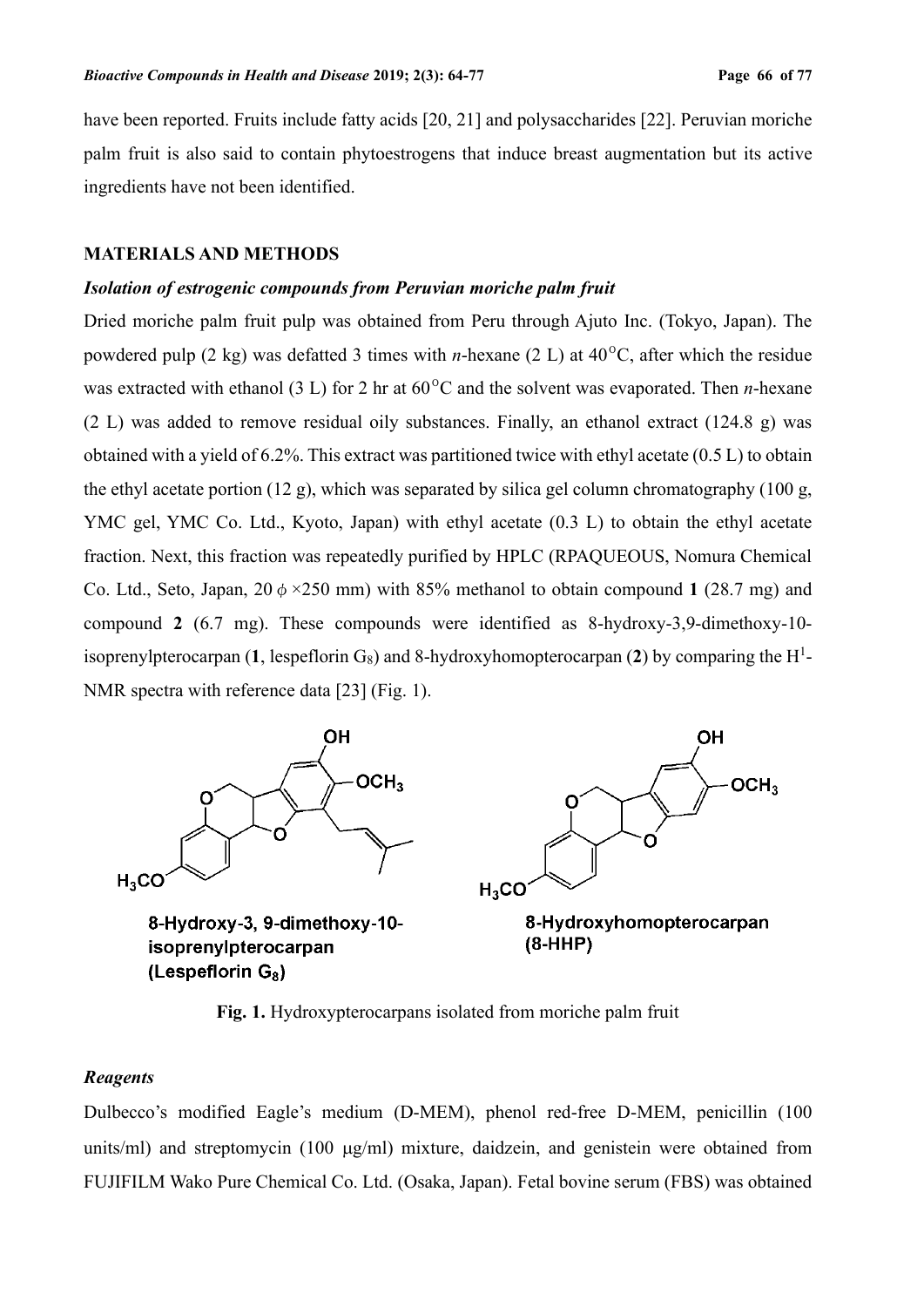from Biosera (Boussense, France). Charcoal/dextran-treated FBS was sourced from GE Healthcare Japan, (Tokyo, Japan). (3-(4,5-dimethylthiazol-2-yl)-2,5-diphenyltetrazolium bromide) (MTT) was purchased from Dojindo Laboratories (Kumamoto, Japan). For the E-CALUX assay, RPMI 1640 medium with L-glutamine was obtained from Nacalai Tesque, Inc. (Kyoto, Japan). D-MEM without L-glutamine and phenol red was purchased from MP Biomedicals Inc. (California, USA), while UCDA qualified FBS was from Mediatech Inc. (Virginia, USA). 17 $\beta$ -estradiol was sourced from Sigma-Aldrich Japan, (Tokyo, Japan). The luciferase assay system was purchased from Promega (Wisconsin, USA).

#### *Cell culture*

The human metastatic breast cancer cell line MCF-7 (JCRB0134) was purchased from the JCRB Cell Bank (Japan). The cells were subcultured in D-MEM supplemented with 10% FBS and penicillin (100 units/ml) and streptomycin (100  $\mu$ g/ml) mixture at 37°C under a 5% CO<sub>2</sub> atmosphere. The human BG1Luc4E2 cell line was obtained from XDSI Inc. (North Carolina, USA). The cells were maintained in RPMI-1640 containing 1% penicillin and streptomycin and 8% FBS. After reaching 80% confluence, the medium was changed to phenol red-free D-MEM containing 4.5% charcoal-stripped FBS, 1.9% L-glutamine, and 0.9% penicillin and streptomycin for the E-CALUX assay.

#### *Simulation of receptor binding*

The 3D structures of human ERα (PDB ID: 1G50) and ERβ (PDB ID: 3OLS) were obtained from the RCSB Protein Data Bank. ERα and ERβ consist of three and two identical chains, respectively. To obtain the Apo state structure of ERα and ERβ, two identical chains of ERα and one chain of ERβ were removed by using AutoDock software (ver. 4.2, The Scripps Research Institute). Additionally, all H<sub>2</sub>O molecules and the bound ligand (17 $\beta$ -estradiol) were removed from the structures. 3D structures of LF and 8-HHP were obtained from the PubChem database. Energy minimization and optimization of the molecular geometry of these compounds were carried out with Arguslab software (ver. 4.0.1). Molecular docking studies were performed with AutoDock software, using the Lamarckian Genetic Algorithm [24]. Blind docking was performed to identify the most favorable binding model. The input grid box size was set at  $70 \times 70 \times 70$  points, with the active site residues at the center of the box. For simulation of docking, the conformation ranking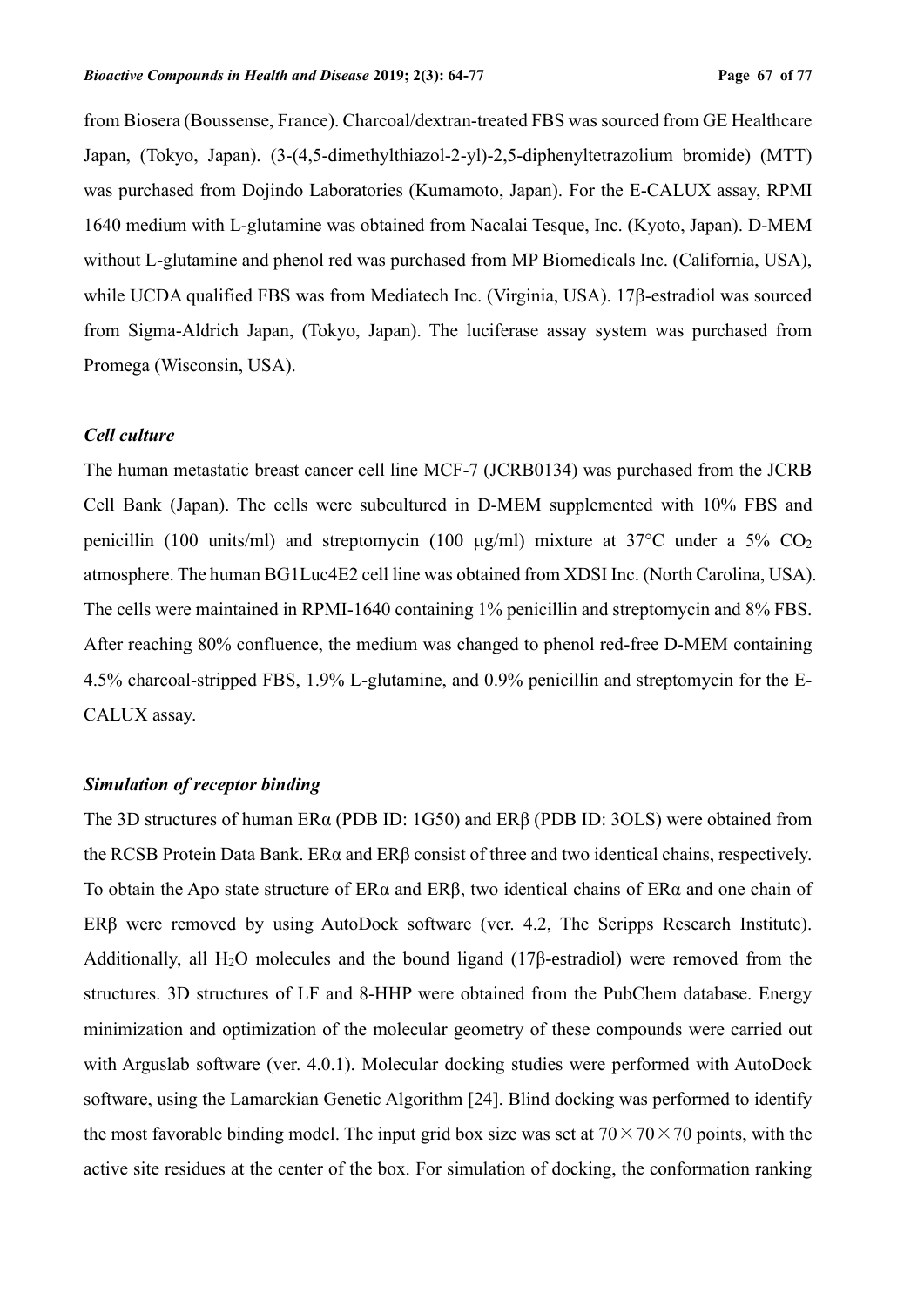was based on the score calculated with an energy scoring function. After docking simulation, the most favorable docking poses and hydrogen bond interactions were visualized and analyzed with PyMOL software (Schrodinger).

#### *MCF-7 proliferation assay*

According to previously reported methods [25], subcultured MCF-7 cells  $(2,000/100 \mu L)$  were suspended in phenol red-free D-MEM containing 5% CS-FCS, seeded into a 96-well culture plate, and incubated for 24 hr. Then a test solution dissolved in DMSO and diluted in medium (11  $\mu$ L) was added to the wells and the cells were cultured for 4 days. Subsequently, MTT solution (5 mg/mL in PBS) was added (10  $\mu$ L) and incubation continued for 4 hr. After removing the medium,  $40 \text{ mM } HCl$  in isopropanol (100  $\mu$ L) was added to dissolve the formazan product and absorbance of the formazan solution was measured with at 570 nm referenced at 660 nm.

#### *E-CALUX assay*

This experiment was performed according to the OECD guideline [26]. Subcultured BG1Luc4E2 cells  $(2.0\times10^5/200 \,\mu L)$  were seeded into a 96-well culture plate and incubated overnight. Then the medium was replaced with D-MEM containing 1% penicillin and streptomycin, 10% charcoalstripped FBS, and 2% glutamine. A test solution (190 µL) dissolved in DMSO (final concentration of 1.0%) was added and culture was done for 24 hr at 37°C under a 5% CO<sup>2</sup> atmosphere, after which luminescence was measured in the range of 300 to 650 nm by using a Luciferase assay system and a luminometer.

#### *Statistics*

Results are presented as the mean±SE in Fig. 3 and as the mean±SD in Fig. 4. For statistical analysis, one-way analysis of variance (ANOVA) was performed, followed by Dunnett's test, and *p*<0.05 or *p*<0.01 was considered to indicate significance.

#### **RESULTS**

# *Hydroxypterocarpans in moriche palm fruit*

The compounds found in the oily components (ethyl acetate fraction) mainly consisted of free oleanolic acids, as well as oleanolic acid diglycerides and triglycerides. However, both lespeflorin  $G_8$  (LF) and 8-hydroxyhomopterocarpan (8-HHP) were clearly distinguished as orange spots by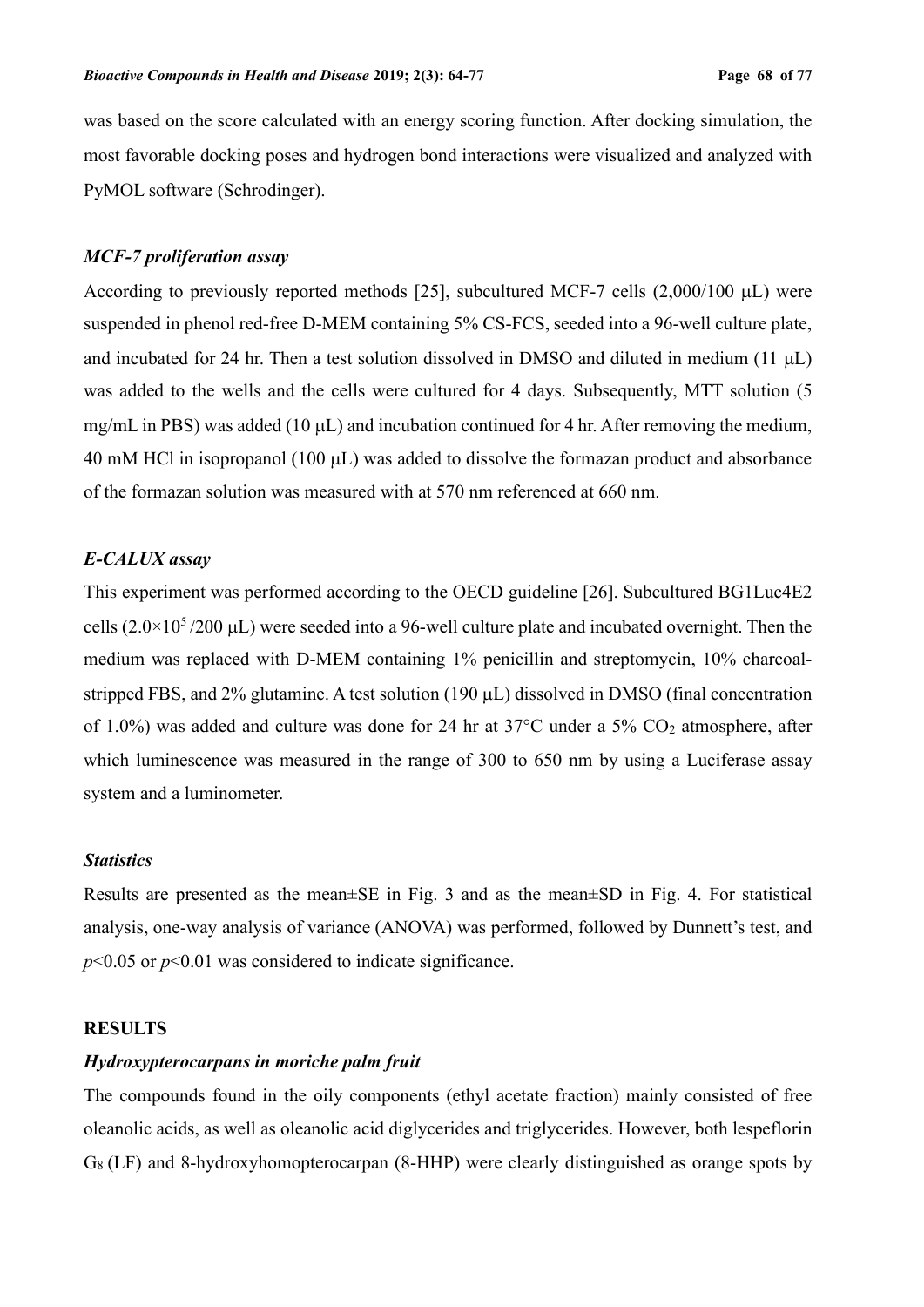performing RP-18 thin-layer chromatography using 80% MeOH, followed by spraying with 10%  $H<sub>2</sub>SO<sub>4</sub>$  and heating at 180 $^{\circ}$ C (Fig. 2).



**Fig. 2.** A thin-layer chromatogram of ethyl acetate fraction of moriche palm, LF and 8-HHP. Lane 1: ethyl acetate fraction of moriche palm, lane 2: unknown substances, lane 3: LF, Lane 4: 8HHP. All lanes were developed by 80% MeOH on a RP-18 plate. The spots were visualized by spraying 10% H2SO<sup>4</sup> and heating at 180°C

#### *Simulation of binding to the human estrogen receptor* **(ER)**

Molecular docking studies were performed to investigate binding between LF or 8-HHP and ER receptors. The most favorable docking model was identified by using the energy scoring function of Autodock software (Fig. 3). The binding parameters for LF and 8-HHP to ER receptors are listed in Table 1. The estimated binding free energy of LF and 8-HHP to ERα was calculated to be -9.67 and -7.78 kcal/mol, respectively. The LF-ERα complex demonstrated lower values of intermolecular and van der Waals desolation energy compared to the 8-HHP-ERα complex. The best docked poses of LF and 8-HHP with ERα are shown in Fig. 2. LF forms two hydrogen bonds with Arg394 and Leu525 of ERα, while 8-HHP forms one hydrogen bond with Arg394. These residues are known to contribute to stable hydrogen bonding with 17β-estradiol. Consequently, the inhibition constant of LF and 8-HHP for ER $\alpha$  was 81.9 nM and 1.99  $\mu$ M, respectively. The results indicated that LF has much higher binding affinity for ERα than 8-HHP. On the other hand, the inhibition constant of LF and 8-HHP for binding to  $ER\beta$  was 2.46  $\mu$ M and 33.97  $\mu$ M, respectively, being larger than for binding with ERα. From these data, LF and 8-HHP are suggested to show high binding affinity and selectivity for ERα, but not ERβ.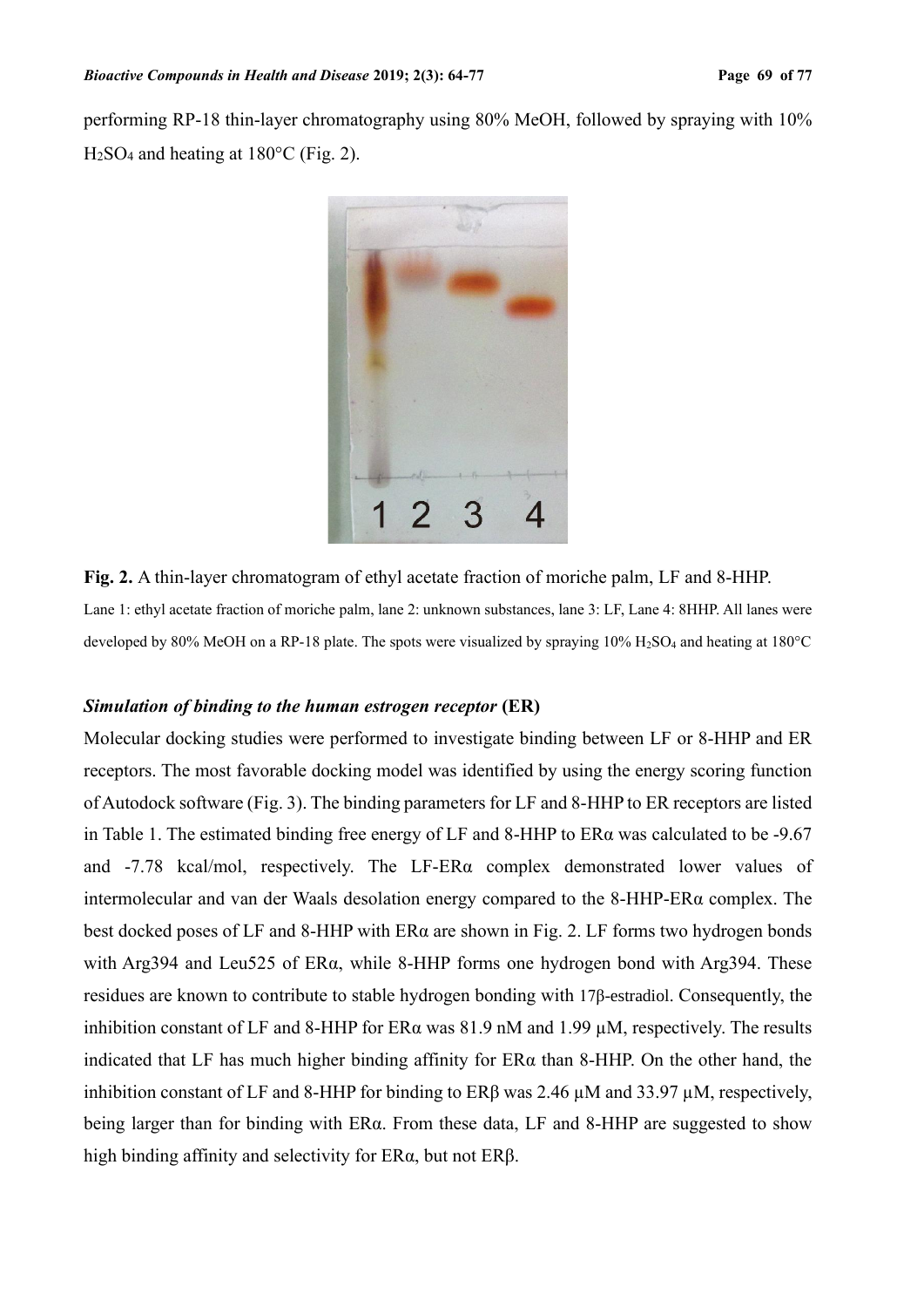

Fig. 3. Superimposed binding modes of 17β-estradiol (cyan) and LF (red) or 8-HHP (magenta) at the active site of ERα. Hydrogen bonds are represented as yellow colored dashed lines. The key residues involved in hydrogen bonds are also shown.

| ---- ர                                  |                   |                      |
|-----------------------------------------|-------------------|----------------------|
| Auto dock parameter                     | $LF$ -ER $\alpha$ | $8$ -HHP-ER $\alpha$ |
| Binding energy (kcal/mol)               | $-9.67$           | $-7.78$              |
| Inhibition constant                     | 81.9 nM           | $1.99 \mu M$         |
| Intermolecular energy                   | $-11.16$          | $-8.67$              |
| Van der Waals H-bond desolvation energy | $-11.05$          | $-8.45$              |
| Electrostatic energy (kcal/mol)         | $-0.11$           | $-0.22$              |
| No. of hydrogen bonds                   | $\overline{2}$    | 1                    |
| Residue involved in hydrogen bonding    | ARG394, LEU525    | <b>ARG394</b>        |
|                                         | $LF$ -ER $\beta$  | $8$ -HHP-ER $\beta$  |
| Binding energy (kcal/mol)               | $-7.65$           | $-6.10$              |
| Inhibition constant                     | $2.46 \mu M$      | 33.97 µM             |
| Intermolecular energy                   | $-9.14$           | $-6.99$              |
| Van der Waals H-bond desolvation energy | $-9.11$           | $-6.86$              |
| Electrostatic energy (kcal/mol)         | $-0.03$           | $-0.13$              |
| No. of hydrogen bonds                   | 3                 | 1                    |
| Residue involved in hydrogen bonding    | GLY472, HIS475,   | <b>ARG345</b>        |
|                                         | <b>LEV476</b>     |                      |

# **Table 1.** Binding parameters for  $ER\alpha$  and  $ER\beta$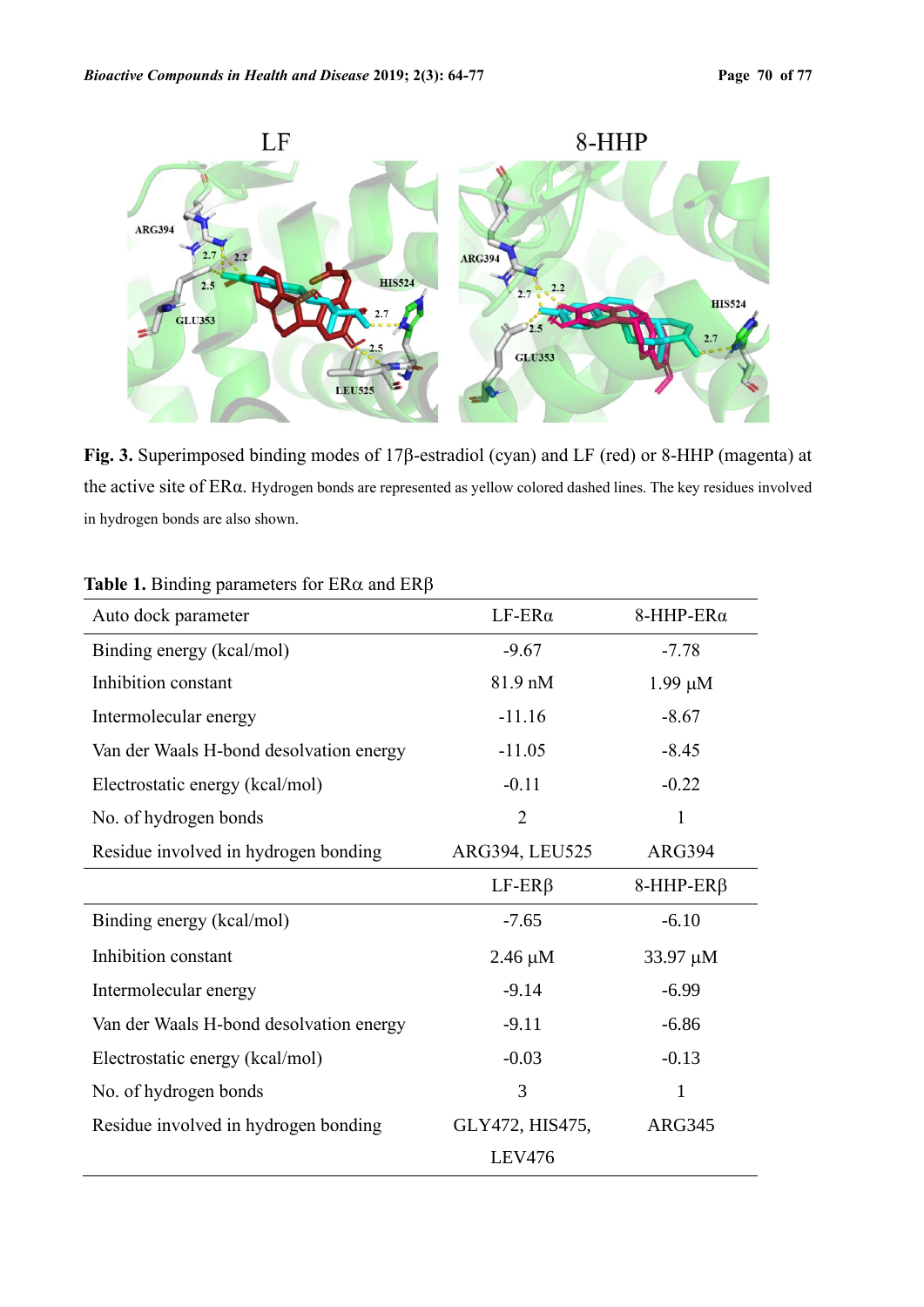#### *Estrogen-dependent cell proliferation*

After treatment with LF or 8-HHP at 10 µM, MCF-7 cells demonstrated a significant increase of proliferation by approximately 25% compared to the control (Fig. 4). Daidzein derived from soy beans (0.3 to 10  $\mu$ M) also significantly activated the proliferation of MCF-7 cells and genistein (0.1 to 10  $\mu$ M) had an even stronger effect on MCF-7 cell proliferation.



**Fig. 4.** Estrogenic proliferation of MCF-7 cells in response to LF and 8-HHP.Cells were treated with LF or 8-HHP for 4 days. Each point represents the mean and SE ( $n=8$ ). \*\*: significant difference from the control at  $p<0.01$ .

### *E-CALUX assay*

Figure 5 displays binding curves for LF and 8-HHP. LF showed ER binding from 1.56 to 12.5  $\mu$ M, with an  $EC_{50}$  value of 4.4  $\mu$ M (Table 2), and its maximum relative luminescence was similar to that of 17 $\beta$ -estradiol. 8-HHP showed ER binding from 3.13 to 25  $\mu$ M, with an EC<sub>50</sub> value of 9.6  $\mu$ M, and its maximum relative luminescence was only half that of 17 $\beta$ -estradiol. The shape of the inhibition curve of LF is more similar to  $17\beta$ -estradiol than that of 8-HHP. Based on these findings, LF and 8-HHP seemed to be full and partial agonists, respectively.



**Fig. 5.** ER agonistic effects of LF and 8-HHP in BG1Luc4E2 cells. E<sub>2</sub>: 17β–estradiol. Cells were treated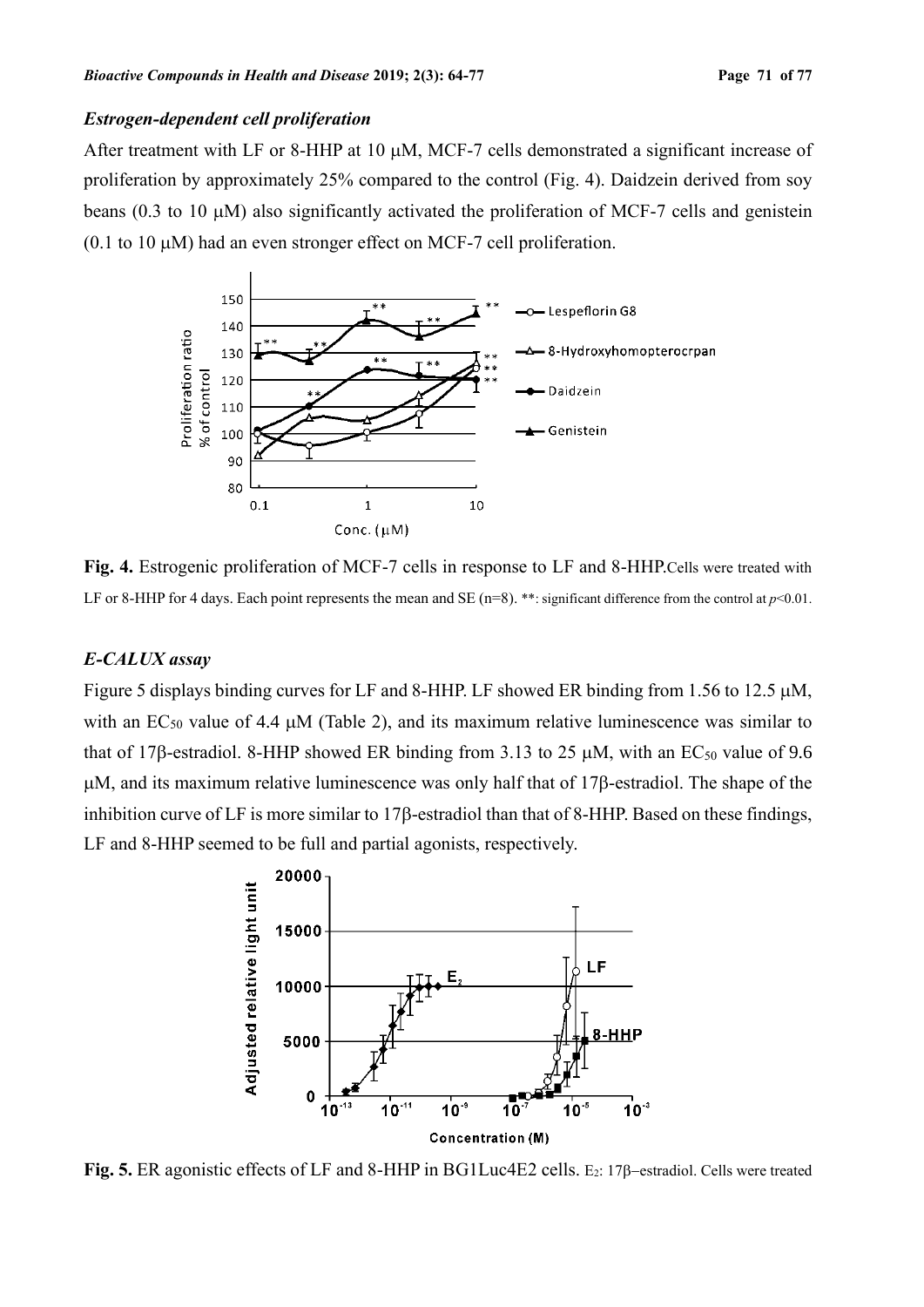with LF or 8-HHP for 20 hr. Each point represents the mean and SD  $(n=4)$ .

|                          | $EC_{50}$ ( $\mu$ M) | Relative activity |
|--------------------------|----------------------|-------------------|
| $17\beta$ -Estradiol     | 0.00000783           |                   |
| Lespeflorin $G_8$        | 4.40                 | 1/562,578         |
| 8-Hydroxyhomopterocarpan | 9.64                 | 1/1,231,336       |

Table 2. EC<sub>50</sub> values and relative activity of LF and 8-HHP vs.17β-estradiol in the E-CALUX assay

#### **DISCUSSION**

In this study, we isolated candidate estrogenic compounds from moriche palm oil. Ptercarpans present in Legminosase plants [soybean leaves (27) and Japanese clover (23)] and Fabaceae plants [Babch (28) and *Sophora tonkinensis* (29)]. Its structure is similar to that of isoflavons, and coumestans, which are well known phytoestrogens. However, as there have not been any studies reporting the existence of pterocarpans in fruits of Arecaceae plants rich in oil substances, such as palms, our finding is the first report to find estrogenic compounds in Arecaceae plants. On the other hand, several pterocarpans have been reported to exhibit estrogenic activities. Glyceollin I, which accumulates in stressed soy bean, stimulates both  $ER\alpha$  and  $ER\beta$  [30]. Medicarpin isolated from legumes strongly activates osteoblasts by stimulating ERB and suppresses bone loss in rats [31]. Thus, we speculated that hydroxypterocarpans isolated from moriche palm might exhibit estrogenic activities.

According to the results of the binding simulation, LF was suggested to bind strongly to  $ER\alpha$ with 30-fold higher affinity than for  $ER\beta$ . On the other hand, the binding affinity of 8-HHP for ER $\alpha$  was approximately 1/24 of that shown by LF and its affinity for ER $\beta$  was quite low. The results of the binding simulation suggested that LF would show estrogenic activity. Accordingly, we evaluated the estrogenic effects of LF and 8HHP on proliferation of MCF-7 cells expressing the  $ER\alpha$ . We found that LF and 8-HHP both showed slight estrogenic activity, which is weaker than that of soybean isoflavones. In addition, LF and 8-HHP both exhibited agonistic activity in the E-CALUX assay, with  $EC_{50}$  values of 4.4 and 9.6  $\mu$ M, respectively. BG1Luc4E2 cells show predominant expression of  $ER\alpha$  over ERB. Since LF had a higher affinity for  $ER\alpha$  than 8-HHP, it is reasonable for LF to display stronger agonistic activity than 8-HHP. According to the OECD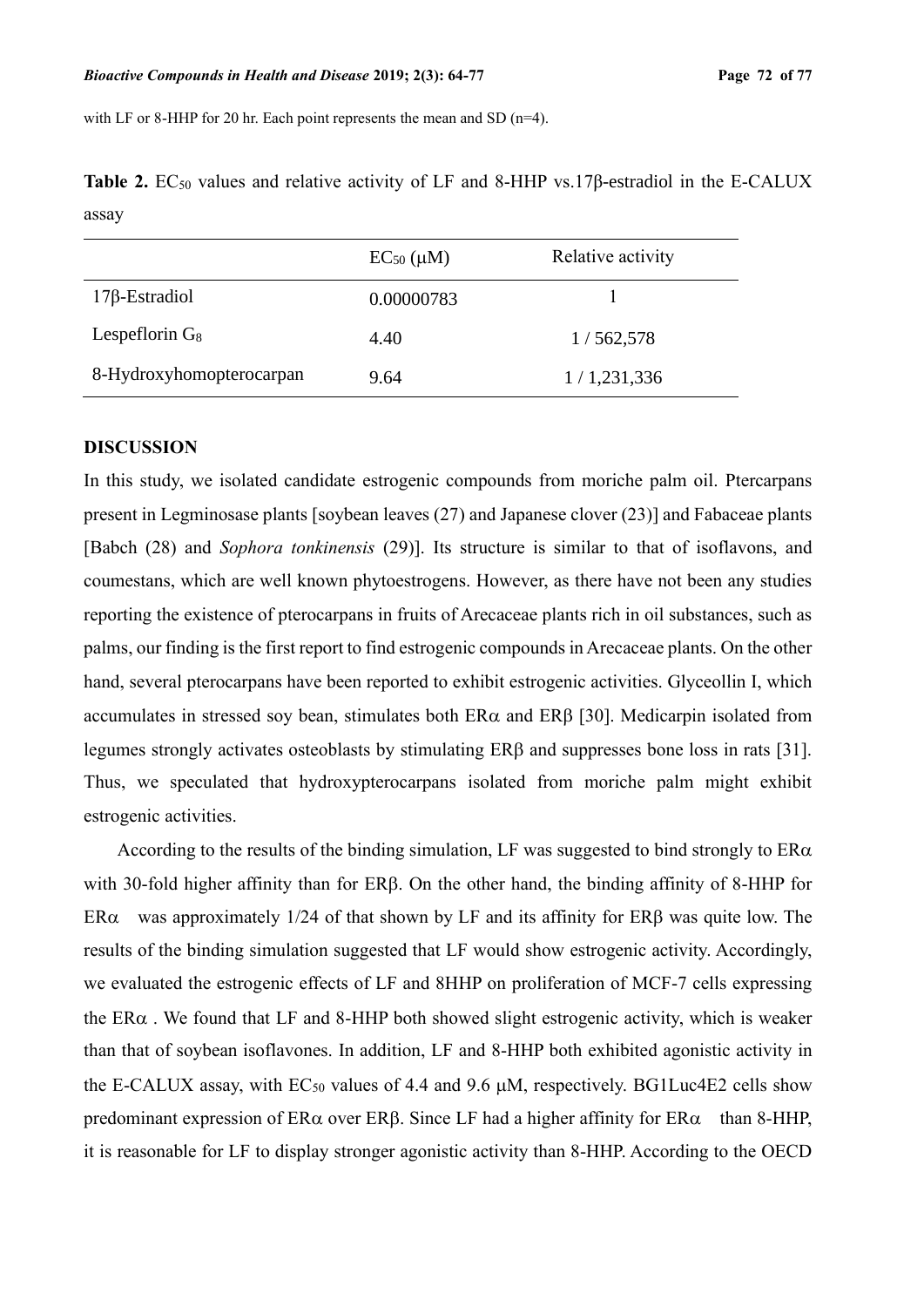guideline, the  $EC_{50}$  values of daidzein and genistein are 0.795 and 0.271  $\mu$ M, respectively [26]. Thus, the activity of LF is 5.5-fold lower than that of daidzein and 16.2-fold lower than that of genistein.

Recently, several phytoestrogens in *Pueraria candollei var. mirifica* [32] which has potent estrogenic activity, have been reported to show adverse effects in Japanese female including atypical genital bleeding. These estrogenic compounds are miroestrol and isomiroesterol, which exhibit strong estrogenic activities similar to estradiol [33-35]. With this background of phytoestrogens in mind, mild phytoestrogens with estrogenic activity milder than soy isoflavons are favorable. LF and 8-HHP, which are mild phytoestrogens, will satisfy the demand of functional foods applicable for female symptoms caused by estrogen deficiency.

# **CONCLUSION**

LF was identified as a major estrogenic compound in moriche palm fruit and was found to be a full ER $\alpha$  agonist. 8-HHP was a partial agonist bound to ER. This report is a first to have found estrogenic compounds in the oil fraction of palms.

**Conflict of interests**: There is no conflict of interest to be declared by the authors.

**Abbreviations:** ER - estrogen receptor; E-CALUX - estrogen-chemically activated luciferase gene expression; LF - lespeflorin G<sub>8</sub>; 8-HHP - 8-hydroxyhomopterocarpan; D-MEM – Dulbecco's modified Eagle's medium; FBS - fetal bovine serum; MTT - 3-(4,5-dimethylthiazol-2-yl)-2,5 diphenyltetrazolium bromide; PBS - phosphate-buffered saline

**Competing Interest:** The authors declare no conflicts of interest associated with this manuscript.

**Authors' Contributions:** Dr. Shimoda isolated the compounds, tested MCF-7 cells, and wrote the manuscript. Mr. Takeda identified the chemical structures. Professor Matsuda and Dr. S. Nakamura provided support for structural identification. Dr. Takarada performed docking simulation. Mr. Shimizu extracted moriche palm extract and Miss Kato purified the chemical compounds. Dr. M. Nakamura and Dr. Handa performed the E-CALUX assay.

**Acknowledgment and funding**: This study was funded by Oryza Oil & Fat Chemical Co. Ltd.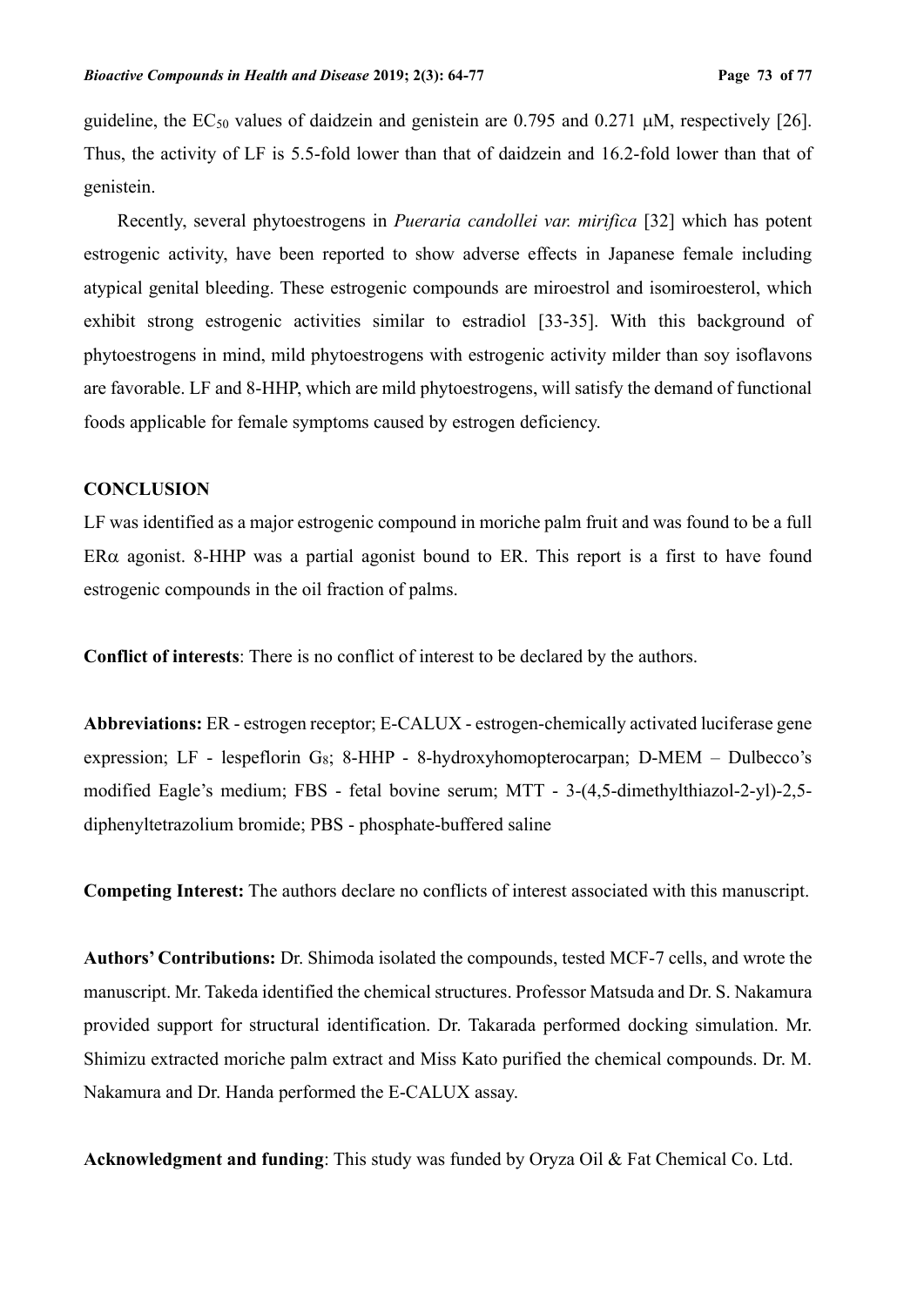#### **REFERENCES**

- 1. Phylp HA: Hot flash A review of the literature on alternative and complementary treatment approach. Alternative Medicine Review 2003, 8:284-302.
- 2. Ross SM: Menopause: a standardized isopropanolic black cohosh extract (Remifemin) is found to be safe and effective for menopausal symptoms. Holist Nurs Pract 2012, 26:58- 61.
- 3. Shakeri F, Taavoni S, Goushegir A, Haghani H: Effectiveness of red clover in alleviating menopausal symptoms: a 12-week randomized, controlled trial. Climacteric 2015, 18:568-573.
- 4. Wu WH, Liu LY, Chung CJ, Jou HJ, Wang TA: Estrogenic effect of yam ingestion in healthy postmenopausal women. J Am Coll Nutr 2005, 24:235-243.
- 5. Farzaneh F, Fatehi S, Sohrabi MR, Alizadeh K: The effect of oral evening primrose oil on menopausal hot flashes: a randomized clinical trial. Arch Gynecol Obstet 2013, 288:1075-1079.
- 6. Kupfersztain C, Rotem C, Fagot R, Kaplan B: The immediate effect of natural plant extract, *Angelica sinensis* and *Matricaria chamomilla* (Climex) for the treatment of hot flushes during menopause. A preliminary report. Clin Exp Obstet Gynecol 2003, 30:203- 206.
- 7. Sturgeon SR, Ronnenberg AG: Pomegranate and breast cancer: possible mechanisms of prevention. Nutr Rev 2010, 68:122-128.
- 8. Kapoor R, Ronnenberg A, Puleo E, Chatterton RT Jr, Dorgan JF, Seeram NP, Sturgeon SR: Effects of pomegranate juice on hormonal biomarkers of breast cancer risk. Nutr Cancer 2015, 67: 1113-1119.
- 9. Pawlowski JW, Martin BR, McCabe GP, McCabe L, Jackson GS, Peacock M, Barnes S, et al.: Impact of equol-producing capacity and soy-isoflavone profiles of supplements on bone calcium retention in postmenopausal women: a randomized crossover trial. Am J Clin Nutr 2015, 102:695-703.
- 10. Quaas AM, Kono N, Mack WJ, Hodis HN, Felix JC, Paulson RJ, Shoupe D: Effect of isoflavone soy protein supplementation on endometrial thickness, hyperplasia, and endometrial cancer risk in postmenopausal women: a randomized controlled trial.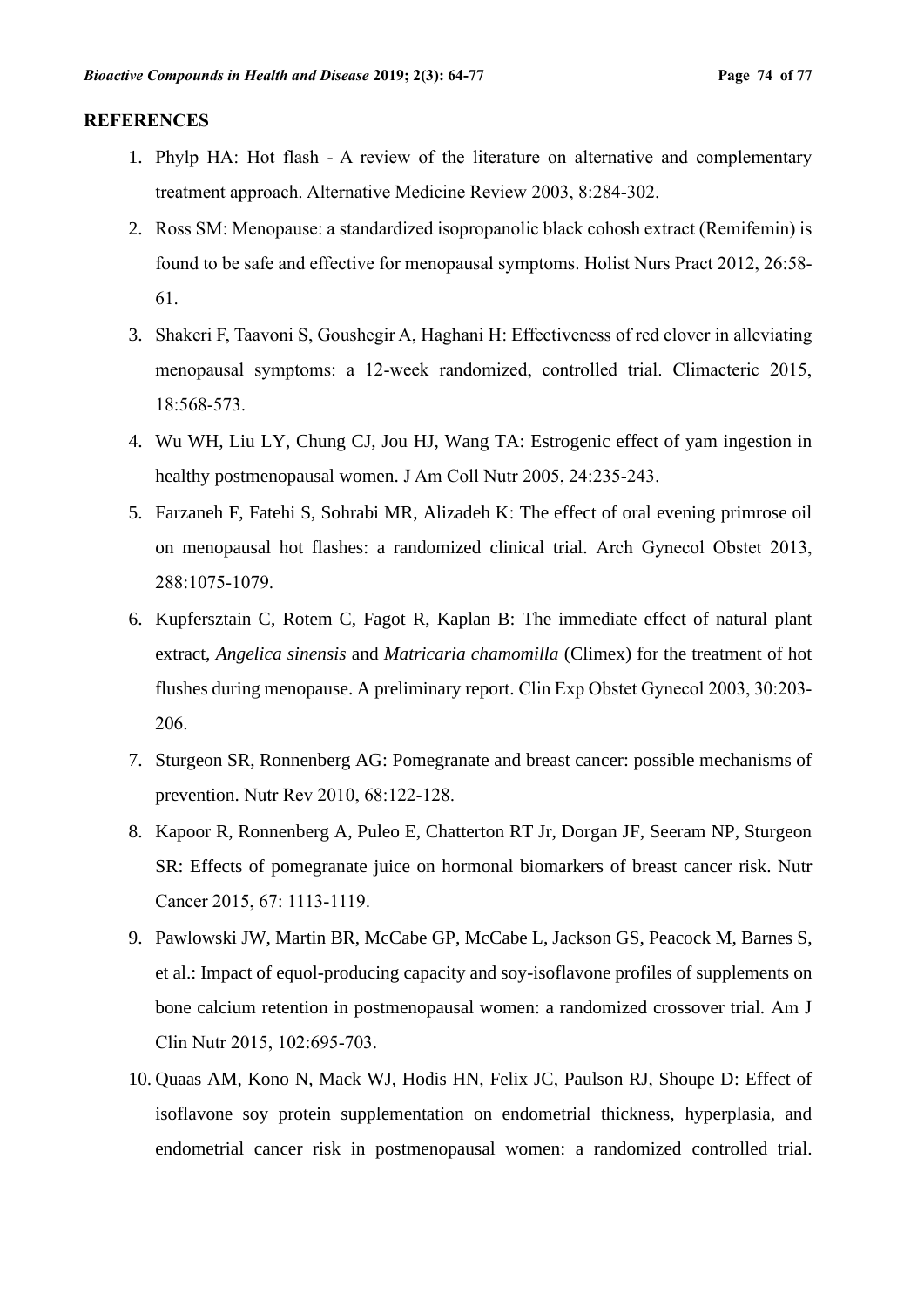Menopause 2013, 20:840-844.

- 11. Lima SM, Yamada SS, Reis BF, Postigo S, Galvão da Silva MA, Aoki T: Effective treatment of vaginal atrophy with isoflavone vaginal gel. Maturitas 2013, 74:252-25.
- 12. Steinberg FM, Murray MJ, Lewis RD, Cramer MA, Amato P, Young RL, Barnes S, et al.: Clinical outcomes of a 2-y soy isoflavone supplementation in menopausal women. Am J Clin Nutr 2011, 93, 356-367.
- 13. Gurgel-Gonçalves R, Palma AR, Menezes MN, Leite RN, Cuba CA: Sampling *Rhodnius neglectus* in *Mauritia flexuosa* palm trees: a field study in the Brazilian savanna. Med Vet Entomol 2003, 17: 347-350.
- 14. Zanatta CF, de Faria Sato AM, de Camargo FB Jr, Campos PM, Rocha-Filho PA: Rheological behavior, zeta potential, and accelerated stability tests of Buriti oil (*Mauritia flexuosa*) emulsions containing lyotropic liquid crystals. Drug Dev Ind Pharm 2010, 36:93-101.
- 15. Peters CM, Balick MJ, Kahn F, Anderson AB: Oligarchic forests of economic plants in Amazonia: utilization and conservation of an important tropical resource. Conserv Biol 1989, 3:341-349.
- 16. Aquino JS, Soares JKB, Magnani M, Stamford TCM, Mascarenhas RJ, Tavares RL, Stamford TLM: Effects of dietary Brazilian palm oil (*Mauritia flexuosa* L.) on cholesterol profile and vitamin A and E status of rats. Molecules 2015, 20:9054-9070.
- 17. Fuentes E, Rodríguez-Pérez W, Guzmán L, Alarcón M, Navarrete S, Forero-Doria O, Palomo I: *Mauritia flexuosa* presents *in vitro* and *in vivo* antiplatelet and antithrombotic activities. Evid Based Complement Alternat Med 2013: 653257.
- 18. Dos Santos M de FG, Mamede RVS, Rufino M do SM, de Brito ES, Alves RE: Amazonian native palm fruits as sources of antioxidant bioactive compounds. Antioxidants 2015, 4: 591-602.
- 19. Da Rocha Romero AB, De Carvalho E Martins Mdo C, Moreira Nunes PH, Ravenna Trindade Ferreira N, da Silva Brito AK, Marinho da Cunha PF, et al.: *In vitro* and *in vivo* antioxidant activity of buriti fruit (*Mauritia Flexosa* L.F.). Nutr Hosp 2015, 32: 2153- 2161.
- 20. [Ferreira](http://www.mdpi.com/search?authors=Bianca%20Silva%20Ferreira&orcid=) BS, De Almeida CG, Faza LP, De Almeida A, Diniz CG, da Silva VL, Grazul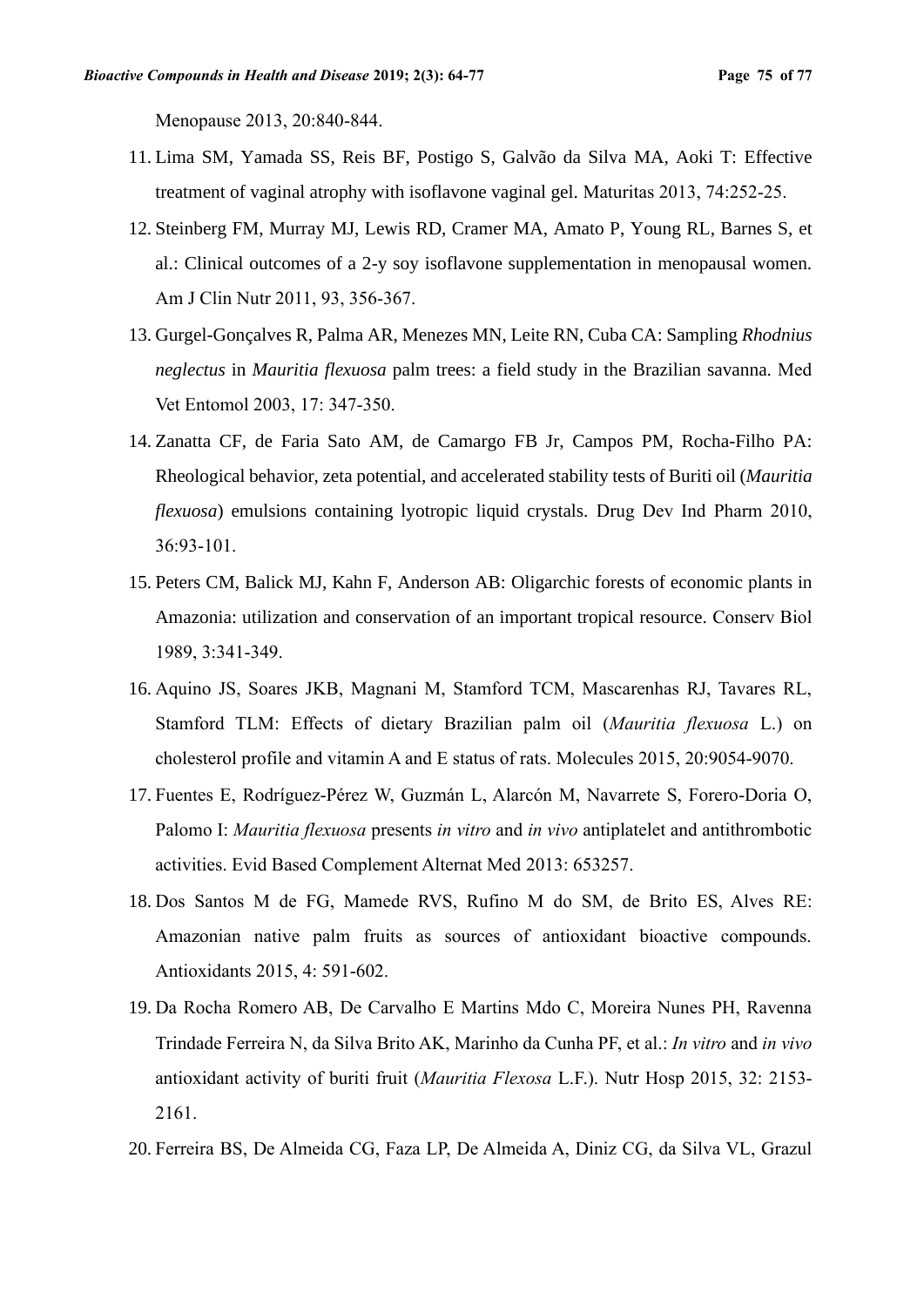RM, et al.: Comparative properties of Amazonian oils obtained by different extraction methods. Molecules 2011, 16:5875-5885.

- 21. Cordeiro LM, de Almeida CP, Iacomini M: Unusual linear polysaccharides:  $(1\rightarrow 5)$ - $\alpha$ -*L*-arabinan,  $(1\rightarrow 3)-(1\rightarrow 4)$ - $\alpha$ -D-glucan and  $(1\rightarrow 4)$ - $\beta$ -D-xylan from pulp of buriti (*Mauritia flexuosa*), an edible palm fruit from the Amazon region. Food Chem 2015, 173:141-146.
- 22. Cantu-Jungles TM, Almeida CP, Iacomini M, Cipriani TR, Cordeiro LM: Arabinan-rich pectic polysaccharides from buriti (*Mauritia flexuosa*): an Amazonian edible palm fruit. Carbohydr Polym 2015, 122:276-281.
- 23. Mori-Hongo M, Takimoto H, Katagiri T, Kimura M, Ikeda Y, Miyase T: Melanin synthesis inhibitors from *Lespedeza floribunda*. J Nat Prod 2009, 72:194-203.
- 24. Garrett M, David G, Robert H, Ruth H, William H, Richard B, Arthur O: Automated Docking Using a Lamarckian Genetic Algorithm and Empirical Binding Free Energy Function. J Comp Chem 1998, 19:1639-1662.
- 25. Matsuda H, Shimoda H, Morikawa T, Yoshikawa M: Phytoestrogens from the roots of *Polygonum cuspidatum* (Polygonaceae): Structure-requirement of hydroxyanthraquinones for estrogenic activity. *Bioorg. Med. Chem. Lett*., **11**, 1839—42 (2001).
- 26. OECD/OCDE BG1Luc estrogen receptor transactivation test method for identifying estrogen receptor agonists and antagonist. OECD guideline for the testing of chemicals/OECD October 2, 2012.
- 27. Ryu R, Jeong TS, Kim YJ, Choi JY, Cho SJ, Kwon EY, Jung UJ, Ji HS, et al.: Beneficial effects of pterocarpan-high soybean leaf extract on metabolic syndrome in overweight and obese Korean subjects: Randomized controlled trial. Nutrients 2016, 8: pii: E73.
- 28. He J, Dong Z, Hu Z, Kuang Y, Fan J, Qiao X, Ye M: Regio-specific prenylation of pterocarpans by a membrane-bound prenyltransferase from *Psoralea corylifolia*. Org Biomol Chem 2018, 16: 6760-6766.
- 29. Lee JW, Lee JH, Lee C, Jin Q, Lee D, Kim Y, Hong JT, et al.: Inhibitory constituents of *Sophora tonkinensis* on nitric oxide production in RAW 264.7 macrophages. Bioorg Med Chem Lett 2015, 25: 960-962.